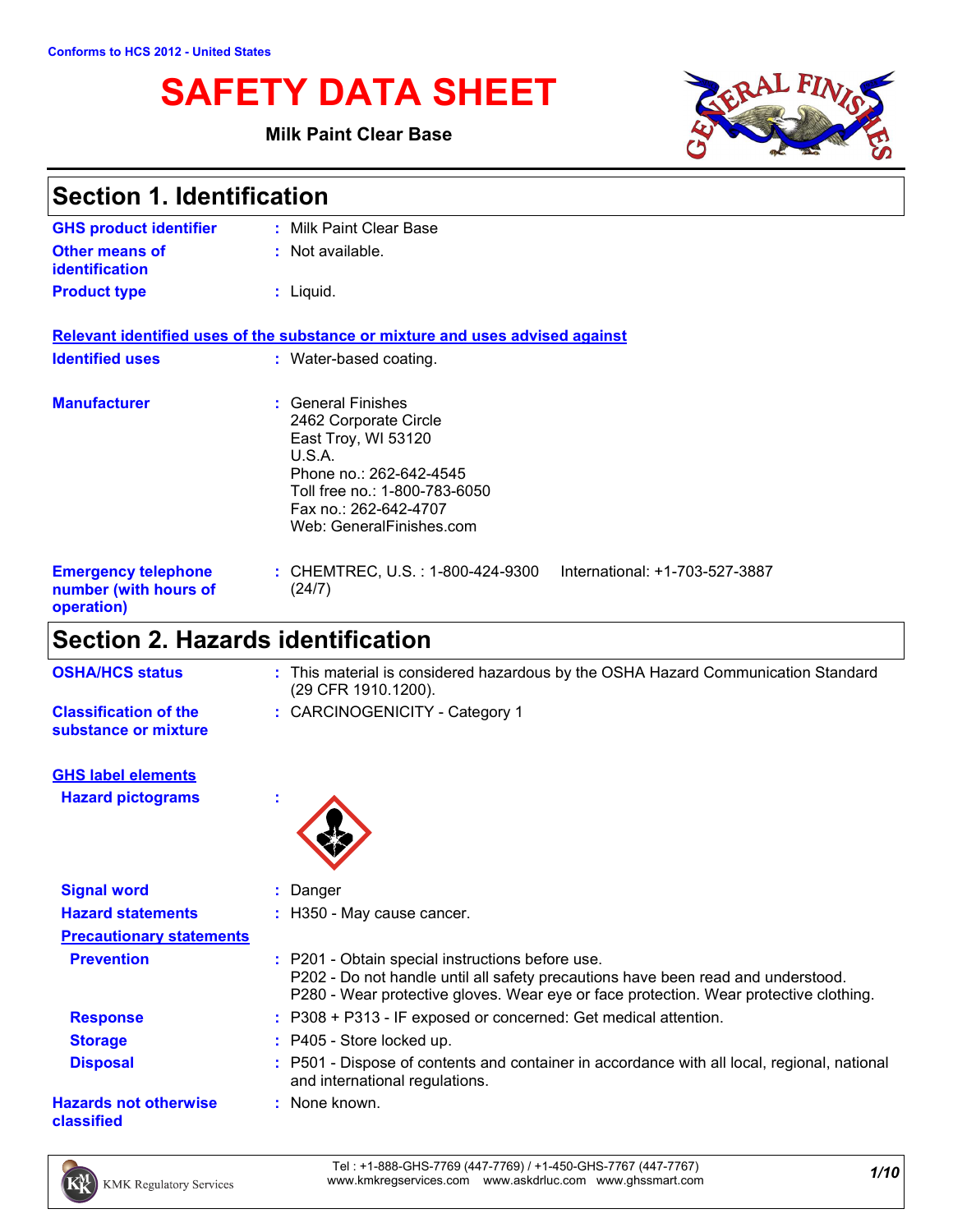

# **Section 3. Composition/information on ingredients**

| <b>Substance/mixture</b> |             |
|--------------------------|-------------|
|                          | $:$ Mixture |

**Other means of identification**

**:** Not available.

### **CAS number/other identifiers**

| <b>CAS number</b>   | : Not applicable. |
|---------------------|-------------------|
| <b>Product code</b> | : Not available.  |

| Ingredient name            | $\mathcal{A}$                                | <b>CAS number</b> |
|----------------------------|----------------------------------------------|-------------------|
| Crystalline silica, quartz | $\overline{0}$ .<br>$\overline{\phantom{0}}$ | 14808-60-7        |

Any concentration shown as a range is to protect confidentiality or is due to batch variation.

**There are no additional ingredients present which, within the current knowledge of the supplier and in the concentrations applicable, are classified as hazardous to health or the environment and hence require reporting in this section.**

**Occupational exposure limits, if available, are listed in Section 8.**

# **Section 4. First aid measures**

|                     | <b>Description of necessary first aid measures</b>                                                                                                                                                                                                                                                                                                                                                                                                                                                                                                                                                                                                                                                                                                                        |
|---------------------|---------------------------------------------------------------------------------------------------------------------------------------------------------------------------------------------------------------------------------------------------------------------------------------------------------------------------------------------------------------------------------------------------------------------------------------------------------------------------------------------------------------------------------------------------------------------------------------------------------------------------------------------------------------------------------------------------------------------------------------------------------------------------|
| Eye contact         | : Immediately flush eyes with plenty of water, occasionally lifting the upper and lower<br>eyelids. Check for and remove any contact lenses. Continue to rinse for at least 20<br>minutes. Get medical attention.                                                                                                                                                                                                                                                                                                                                                                                                                                                                                                                                                         |
| <b>Inhalation</b>   | : Remove victim to fresh air and keep at rest in a position comfortable for breathing. If not<br>breathing, if breathing is irregular or if respiratory arrest occurs, provide artificial<br>respiration or oxygen by trained personnel. It may be dangerous to the person providing<br>aid to give mouth-to-mouth resuscitation. Get medical attention. If unconscious, place<br>in recovery position and get medical attention immediately. Maintain an open airway.<br>Loosen tight clothing such as a collar, tie, belt or waistband.                                                                                                                                                                                                                                 |
| <b>Skin contact</b> | : Flush contaminated skin with plenty of water. Wash contaminated clothing thoroughly<br>with water before removing it, or wear gloves. Continue to rinse for at least 20 minutes.<br>Get medical attention. Wash clothing before reuse. Clean shoes thoroughly before<br>reuse.                                                                                                                                                                                                                                                                                                                                                                                                                                                                                          |
| <b>Ingestion</b>    | : Wash out mouth with water. Remove dentures if any. Remove victim to fresh air and<br>keep at rest in a position comfortable for breathing. If material has been swallowed and<br>the exposed person is conscious, give small quantities of water to drink. Stop if the<br>exposed person feels sick as vomiting may be dangerous. Do not induce vomiting<br>unless directed to do so by medical personnel. If vomiting occurs, the head should be<br>kept low so that vomit does not enter the lungs. Get medical attention. Never give<br>anything by mouth to an unconscious person. If unconscious, place in recovery position<br>and get medical attention immediately. Maintain an open airway. Loosen tight clothing<br>such as a collar, tie, belt or waistband. |

# **Most important symptoms/effects, acute and delayed**

| <b>Potential acute health effects</b> |                                                     |
|---------------------------------------|-----------------------------------------------------|
| <b>Eye contact</b>                    | : No known significant effects or critical hazards. |
| <b>Inhalation</b>                     | : No known significant effects or critical hazards. |
| <b>Skin contact</b>                   | : No known significant effects or critical hazards. |
| <b>Ingestion</b>                      | : No known significant effects or critical hazards. |
| <b>Over-exposure signs/symptoms</b>   |                                                     |
| <b>Eye contact</b>                    | : No known significant effects or critical hazards. |
| <b>Inhalation</b>                     | : No known significant effects or critical hazards. |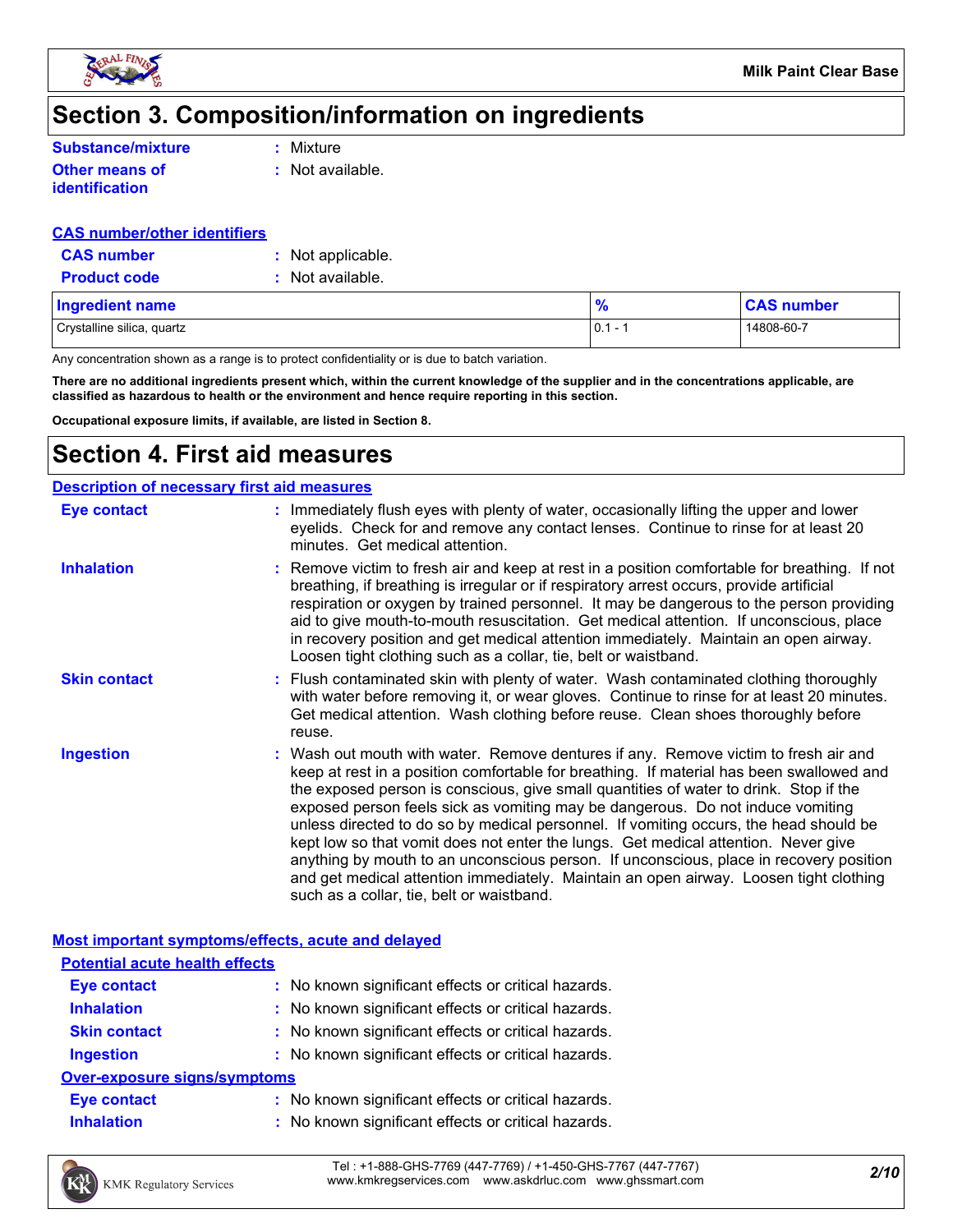

# **Section 4. First aid measures**

| No known significant effects or critical hazards.<br><b>Skin contact</b> |
|--------------------------------------------------------------------------|
|--------------------------------------------------------------------------|

**Ingestion 1988 1989 <b>1999 1999 · 1999 1999 1999 1999 1999 1999 1999 1999 1999 1999 1999 1999 1999 1999 1999 1999 1999 1999 1999 1999 1999 1999 1999 1999 1999 1999**

### **Indication of immediate medical attention and special treatment needed, if necessary**

| <b>Notes to physician</b>         | : Treat symptomatically. Contact poison treatment specialist immediately if large<br>quantities have been ingested or inhaled.                                                                                                                                                                                                                                                                                |
|-----------------------------------|---------------------------------------------------------------------------------------------------------------------------------------------------------------------------------------------------------------------------------------------------------------------------------------------------------------------------------------------------------------------------------------------------------------|
| <b>Specific treatments</b>        | : No specific treatment.                                                                                                                                                                                                                                                                                                                                                                                      |
| <b>Protection of first-aiders</b> | No action shall be taken involving any personal risk or without suitable training. If it is<br>suspected that fumes are still present, the rescuer should wear an appropriate mask or<br>self-contained breathing apparatus. It may be dangerous to the person providing aid to<br>give mouth-to-mouth resuscitation. Wash contaminated clothing thoroughly with water<br>before removing it, or wear gloves. |

**See toxicological information (Section 11)**

# **Section 5. Fire-fighting measures**

| <b>Extinguishing media</b>                               |                                                                                                                                                                          |
|----------------------------------------------------------|--------------------------------------------------------------------------------------------------------------------------------------------------------------------------|
| <b>Suitable extinguishing</b><br>media                   | $\therefore$ In case of fire, use water spray (fog), foam, dry chemical or CO <sub>2</sub> .                                                                             |
| <b>Unsuitable extinguishing</b><br>media                 | : None known.                                                                                                                                                            |
| <b>Specific hazards arising</b><br>from the chemical     | : No specific fire or explosion hazard.                                                                                                                                  |
| <b>Hazardous thermal</b><br>decomposition products       | : Decomposition products may include the following materials:<br>carbon dioxide<br>carbon monoxide<br>metal oxide/oxides                                                 |
| <b>Special protective actions</b><br>for fire-fighters   | : No special measures are required.                                                                                                                                      |
| <b>Special protective</b><br>equipment for fire-fighters | : Fire-fighters should wear appropriate protective equipment and self-contained breathing<br>apparatus (SCBA) with a full face-piece operated in positive pressure mode. |

# **Section 6. Accidental release measures**

|                                  | <b>Personal precautions, protective equipment and emergency procedures</b>                                                                                                                                                                                                                                                                                                           |
|----------------------------------|--------------------------------------------------------------------------------------------------------------------------------------------------------------------------------------------------------------------------------------------------------------------------------------------------------------------------------------------------------------------------------------|
| For non-emergency<br>personnel   | : No action shall be taken involving any personal risk or without suitable training. Keep<br>unnecessary and unprotected personnel from entering. Do not touch or walk through<br>spilled material. Avoid breathing vapor or mist. Provide adequate ventilation. Wear<br>appropriate respirator when ventilation is inadequate. Put on appropriate personal<br>protective equipment. |
| For emergency responders         | If specialized clothing is required to deal with the spillage, take note of any information in<br>-21<br>Section 8 on suitable and unsuitable materials. See also the information in "For non-<br>emergency personnel".                                                                                                                                                              |
| <b>Environmental precautions</b> | : Avoid dispersal of spilled material and runoff and contact with soil, waterways, drains<br>and sewers. Inform the relevant authorities if the product has caused environmental<br>pollution (sewers, waterways, soil or air).                                                                                                                                                      |

# **Methods and materials for containment and cleaning up**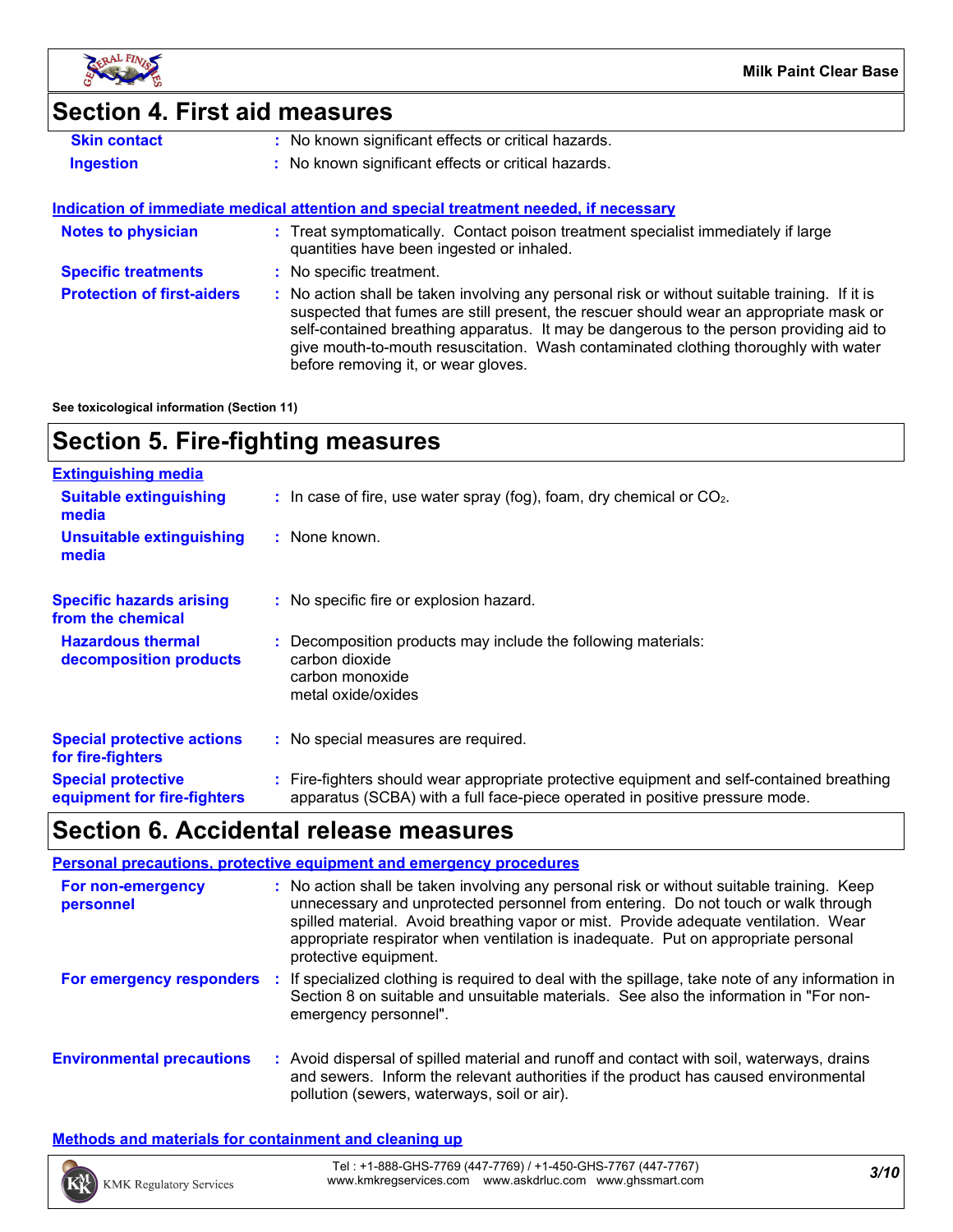

# **Section 6. Accidental release measures**

| <b>Small spill</b> | : Stop leak if without risk. Move containers from spill area. Dilute with water and mop up<br>if water-soluble. Alternatively, or if water-insoluble, absorb with an inert dry material and<br>place in an appropriate waste disposal container. Dispose of via a licensed waste<br>disposal contractor.                                                                                                                                                                                                                                                                                                                                                                                                     |
|--------------------|--------------------------------------------------------------------------------------------------------------------------------------------------------------------------------------------------------------------------------------------------------------------------------------------------------------------------------------------------------------------------------------------------------------------------------------------------------------------------------------------------------------------------------------------------------------------------------------------------------------------------------------------------------------------------------------------------------------|
| Large spill        | : Stop leak if without risk. Move containers from spill area. Approach release from<br>upwind. Prevent entry into sewers, water courses, basements or confined areas. Wash<br>spillages into an effluent treatment plant or proceed as follows. Contain and collect<br>spillage with non-combustible, absorbent material e.g. sand, earth, vermiculite or<br>diatomaceous earth and place in container for disposal according to local regulations<br>(see Section 13). Dispose of via a licensed waste disposal contractor. Contaminated<br>absorbent material may pose the same hazard as the spilled product. Note: see Section<br>1 for emergency contact information and Section 13 for waste disposal. |

# **Section 7. Handling and storage**

### **Precautions for safe handling**

| <b>Protective measures</b>                                                       | : Put on appropriate personal protective equipment (see Section 8). Avoid exposure -<br>obtain special instructions before use. Do not handle until all safety precautions have<br>been read and understood. Do not get in eyes or on skin or clothing. Do not ingest.<br>Avoid breathing vapor or mist. If during normal use the material presents a respiratory<br>hazard, use only with adequate ventilation or wear appropriate respirator. Keep in the<br>original container or an approved alternative made from a compatible material, kept<br>tightly closed when not in use. Empty containers retain product residue and can be<br>hazardous. Do not reuse container. |
|----------------------------------------------------------------------------------|--------------------------------------------------------------------------------------------------------------------------------------------------------------------------------------------------------------------------------------------------------------------------------------------------------------------------------------------------------------------------------------------------------------------------------------------------------------------------------------------------------------------------------------------------------------------------------------------------------------------------------------------------------------------------------|
| <b>Advice on general</b><br>occupational hygiene                                 | : Eating, drinking and smoking should be prohibited in areas where this material is<br>handled, stored and processed. Workers should wash hands and face before eating,<br>drinking and smoking. See also Section 8 for additional information on hygiene<br>measures.                                                                                                                                                                                                                                                                                                                                                                                                         |
| <b>Conditions for safe storage,</b><br>including any<br><i>incompatibilities</i> | : Store in accordance with local regulations. Store in original container protected from<br>direct sunlight in a dry, cool and well-ventilated area, away from incompatible materials<br>(see Section 10) and food and drink. Store locked up. Keep container tightly closed<br>and sealed until ready for use. Containers that have been opened must be carefully<br>resealed and kept upright to prevent leakage. Do not store in unlabeled containers.<br>Use appropriate containment to avoid environmental contamination.                                                                                                                                                 |

# **Section 8. Exposure controls/personal protection**

### **Control parameters**

### **Occupational exposure limits**

| <b>Ingredient name</b>          | <b>Exposure limits</b>                                                                                                                                                                                                                                                                                                                                                                                                                                                                                                               |
|---------------------------------|--------------------------------------------------------------------------------------------------------------------------------------------------------------------------------------------------------------------------------------------------------------------------------------------------------------------------------------------------------------------------------------------------------------------------------------------------------------------------------------------------------------------------------------|
| (2-Methoxymethylethoxy)propanol | ACGIH TLV (United States, 3/2015). Absorbed through skin.<br>STEL: 150 ppm 15 minutes.<br>TWA: 606 mg/m <sup>3</sup> 8 hours.<br>TWA: 100 ppm 8 hours.<br>STEL: 909 mg/m <sup>3</sup> 15 minutes.<br>NIOSH REL (United States, 10/2013). Absorbed through skin.<br>STEL: 900 mg/m <sup>3</sup> 15 minutes.<br>STEL: 150 ppm 15 minutes.<br>TWA: 600 mg/m <sup>3</sup> 10 hours.<br>TWA: 100 ppm 10 hours.<br>OSHA PEL (United States, 2/2013). Absorbed through skin.<br>TWA: $600 \text{ mg/m}^3$ 8 hours.<br>TWA: 100 ppm 8 hours. |
| Crystalline silica, quartz      | OSHA PEL Z3 (United States, 2/2013).<br>TWA: 10 MG/M3 / (%SiO2+2) 8 hours. Form: Respirable<br>TWA: 250 MPPCF / (%SiO2+5) 8 hours. Form: Respirable<br>NIOSH REL (United States, 10/2013).                                                                                                                                                                                                                                                                                                                                           |

*4/10* Tel : +1-888-GHS-7769 (447-7769) / +1-450-GHS-7767 (447-7767) www.kmkregservices.com www.askdrluc.com www.ghssmart.com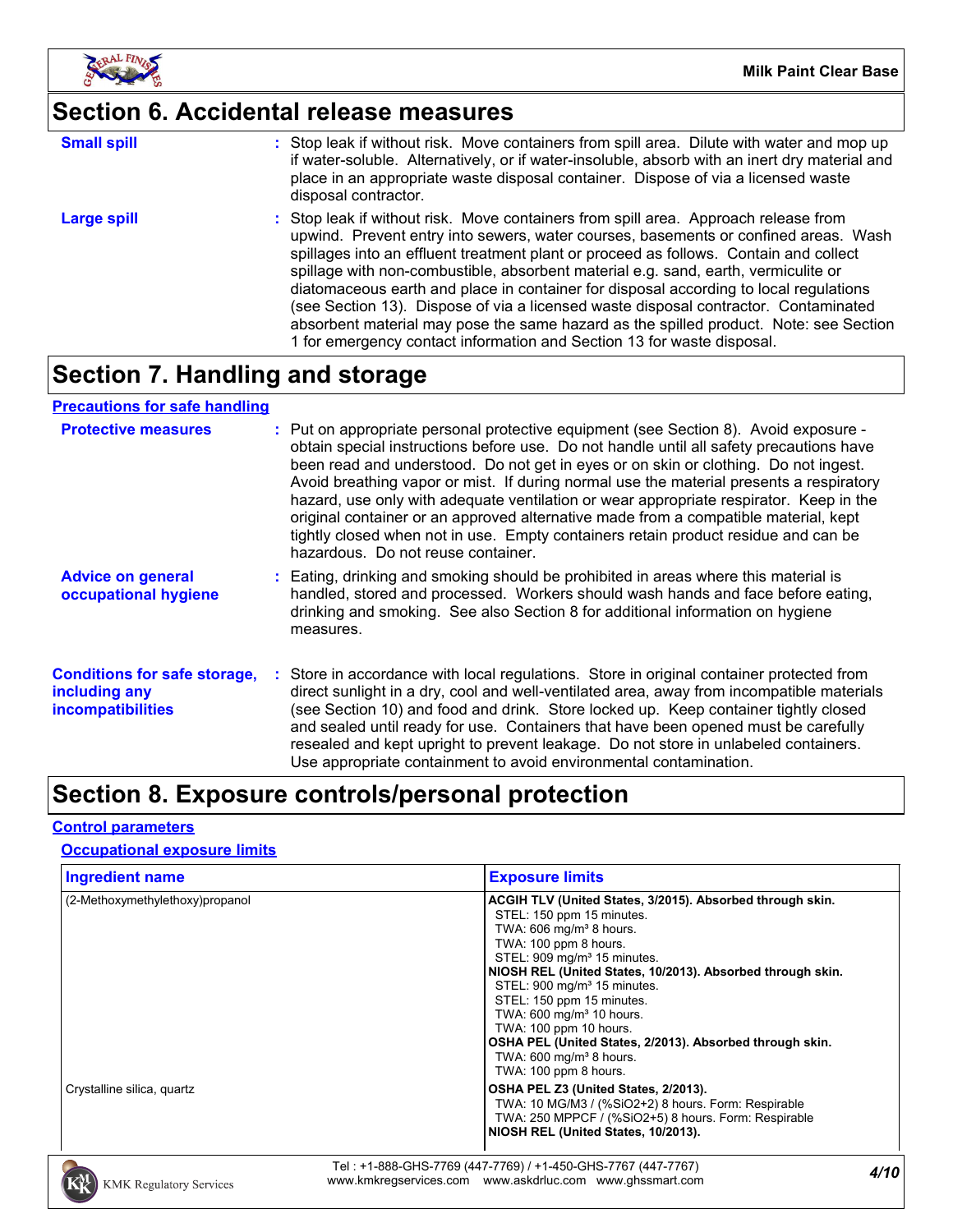

# **Section 8. Exposure controls/personal protection**

|                                                  | TWA: 0.05 mg/m <sup>3</sup> 10 hours. Form: Respirable dust<br>ACGIH TLV (United States, 3/2015).<br>TWA: 0.025 mg/m <sup>3</sup> 8 hours. Form: Respirable fraction                                                                             |
|--------------------------------------------------|--------------------------------------------------------------------------------------------------------------------------------------------------------------------------------------------------------------------------------------------------|
| <b>Appropriate engineering</b><br>controls       | : If user operations generate dust, fumes, gas, vapor or mist, use process enclosures,<br>local exhaust ventilation or other engineering controls to keep worker exposure to<br>airborne contaminants below any recommended or statutory limits. |
| <b>Environmental exposure</b><br><b>controls</b> | Emissions from ventilation or work process equipment should be checked to ensure<br>they comply with the requirements of environmental protection legislation.                                                                                   |
| <b>Individual protection measures</b>            |                                                                                                                                                                                                                                                  |
| Hyniana maseurae                                 | Mach hands forearms and face thoroughly after handling chemical products hefore                                                                                                                                                                  |

| <b>Hygiene measures</b>       | : Wash hands, forearms and face thoroughly after handling chemical products, before<br>eating, smoking and using the lavatory and at the end of the working period.<br>Appropriate techniques should be used to remove potentially contaminated clothing.<br>Wash contaminated clothing before reusing. Ensure that eyewash stations and safety<br>showers are close to the workstation location.                                                                                                                                                                                                                      |
|-------------------------------|------------------------------------------------------------------------------------------------------------------------------------------------------------------------------------------------------------------------------------------------------------------------------------------------------------------------------------------------------------------------------------------------------------------------------------------------------------------------------------------------------------------------------------------------------------------------------------------------------------------------|
| <b>Eye/face protection</b>    | : Safety eyewear complying with an approved standard should be used when a risk<br>assessment indicates this is necessary to avoid exposure to liquid splashes, mists,<br>gases or dusts. If contact is possible, the following protection should be worn, unless<br>the assessment indicates a higher degree of protection: safety glasses with side-shields.                                                                                                                                                                                                                                                         |
| <b>Skin protection</b>        |                                                                                                                                                                                                                                                                                                                                                                                                                                                                                                                                                                                                                        |
| <b>Hand protection</b>        | : Chemical-resistant, impervious gloves complying with an approved standard should be<br>worn at all times when handling chemical products if a risk assessment indicates this is<br>necessary. Considering the parameters specified by the glove manufacturer, check<br>during use that the gloves are still retaining their protective properties. It should be<br>noted that the time to breakthrough for any glove material may be different for different<br>glove manufacturers. In the case of mixtures, consisting of several substances, the<br>protection time of the gloves cannot be accurately estimated. |
| <b>Body protection</b>        | : Personal protective equipment for the body should be selected based on the task being<br>performed and the risks involved and should be approved by a specialist before<br>handling this product.                                                                                                                                                                                                                                                                                                                                                                                                                    |
| <b>Other skin protection</b>  | : Appropriate footwear and any additional skin protection measures should be selected<br>based on the task being performed and the risks involved and should be approved by a<br>specialist before handling this product.                                                                                                                                                                                                                                                                                                                                                                                              |
| <b>Respiratory protection</b> | : Use a properly fitted, air-purifying or supplied air respirator complying with an approved<br>standard if a risk assessment indicates this is necessary. Respirator selection must be<br>based on known or anticipated exposure levels, the hazards of the product and the safe<br>working limits of the selected respirator.                                                                                                                                                                                                                                                                                        |

# **Section 9. Physical and chemical properties**

| <b>Appearance</b>                |                                  |
|----------------------------------|----------------------------------|
| <b>Physical state</b>            | : Liquid. [Viscous.]             |
| <b>Color</b>                     | : Clear.                         |
| <b>Odor</b>                      | $:$ Not available.               |
| <b>Odor threshold</b>            | $\therefore$ Not available.      |
| pH                               | : 8.3                            |
| <b>Melting point</b>             | $:$ Not available.               |
| <b>Boiling point</b>             | : Not available.                 |
| <b>Flash point</b>               | : Closed cup: >98.889°C (>210°F) |
| <b>Evaporation rate</b>          | $:$ Not available.               |
| <b>Flammability (solid, gas)</b> | : Not available.                 |



*5/10* Tel : +1-888-GHS-7769 (447-7769) / +1-450-GHS-7767 (447-7767) www.kmkregservices.com www.askdrluc.com www.ghssmart.com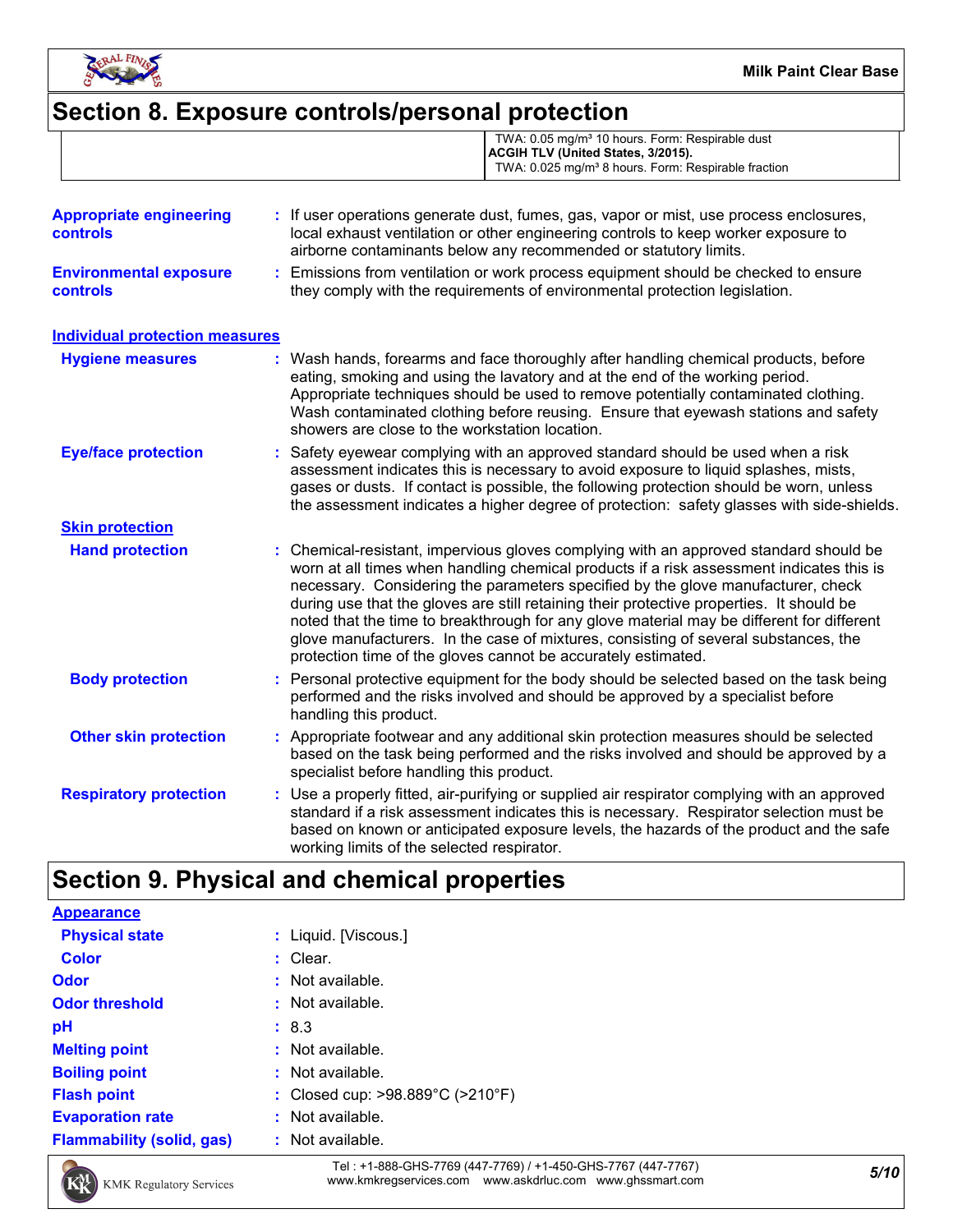

# **Section 9. Physical and chemical properties**

| Lower and upper explosive<br>(flammable) limits   | : Not available.                                                |
|---------------------------------------------------|-----------------------------------------------------------------|
| <b>Vapor pressure</b>                             | $:$ Not available.                                              |
| <b>Vapor density</b>                              | : Not available.                                                |
| <b>Relative density</b>                           | : 1.17                                                          |
| <b>Solubility</b>                                 | : Soluble in the following materials: cold water and hot water. |
| <b>Partition coefficient: n-</b><br>octanol/water | $:$ Not available.                                              |
| <b>Auto-ignition temperature</b>                  | $:$ Not available.                                              |
| <b>Decomposition temperature</b>                  | $:$ Not available.                                              |
| <b>Viscosity</b>                                  | : Dynamic (room temperature): $2000$ mPa $\cdot$ s (2000 cP)    |
| <b>VOC content</b>                                | $: 60.768$ g/L                                                  |

# **Section 10. Stability and reactivity**

| <b>Reactivity</b>                            | : No specific test data related to reactivity available for this product or its ingredients.              |
|----------------------------------------------|-----------------------------------------------------------------------------------------------------------|
| <b>Chemical stability</b>                    | : The product is stable.                                                                                  |
| <b>Possibility of hazardous</b><br>reactions | : Under normal conditions of storage and use, hazardous reactions will not occur.                         |
| <b>Conditions to avoid</b>                   | : Protect from freezing.                                                                                  |
| <b>Incompatible materials</b>                | : Reactive or incompatible with the following materials: oxidizing materials.                             |
| <b>Hazardous decomposition</b><br>products   | : Under normal conditions of storage and use, hazardous decomposition products should<br>not be produced. |

# **Section 11. Toxicological information**

# **Information on toxicological effects**

# **Acute toxicity**

There is no data available.

# **Irritation/Corrosion**

There is no data available.

### **Sensitization**

There is no data available.

# **Mutagenicity**

There is no data available.

# **Carcinogenicity**

### **Classification**

| <b>Product/ingredient name</b> | <b>OSHA IARC</b> | <b>INTP</b>                     | <b>ACGIH EPA</b> | <b>NIOSH</b> |
|--------------------------------|------------------|---------------------------------|------------------|--------------|
| Talc                           |                  |                                 | <b>A4</b>        |              |
| Crystalline silica, quartz     |                  | Known to be a human carcinogen. | AA <sub>2</sub>  |              |

# **Reproductive toxicity**

There is no data available.

# **Teratogenicity**

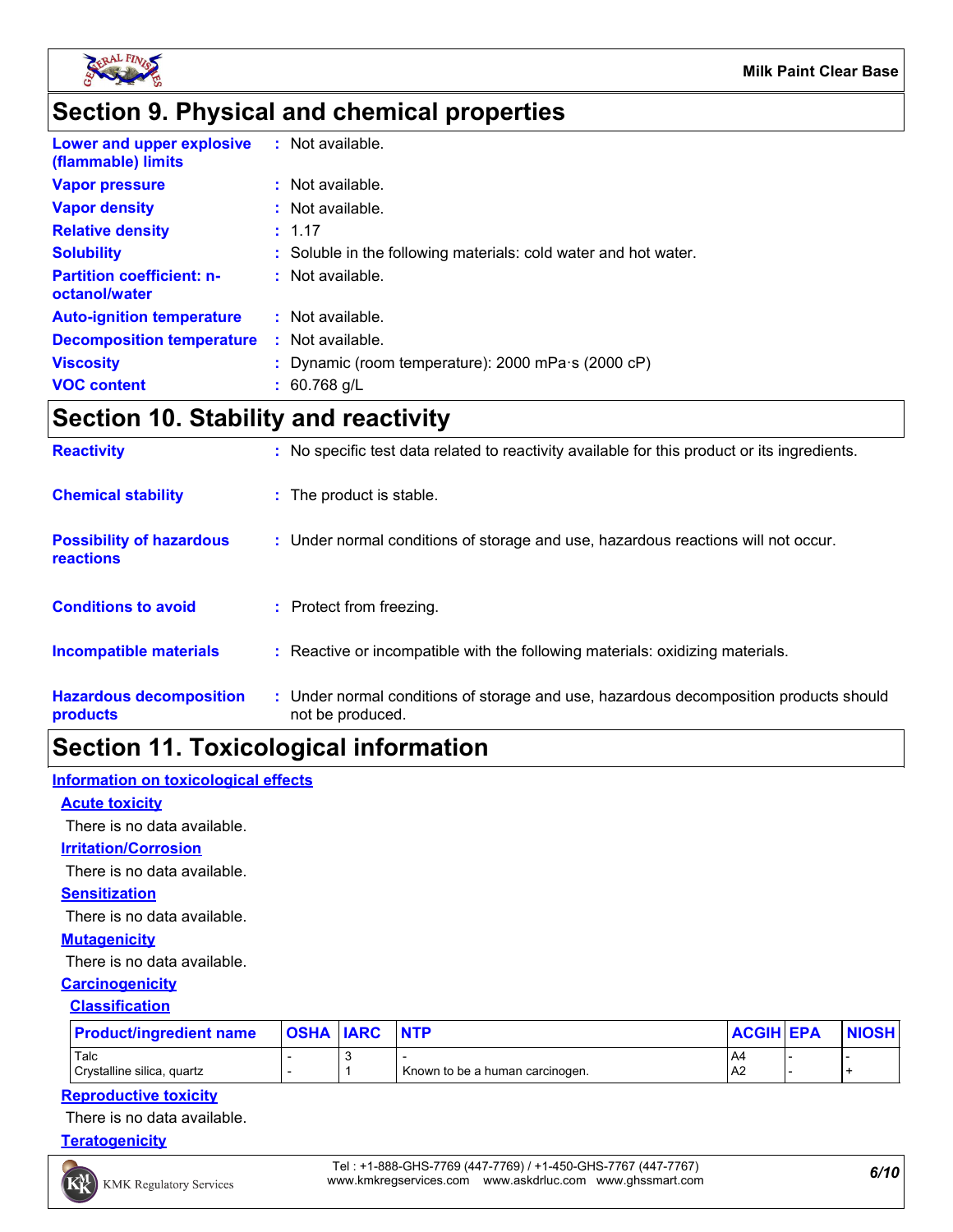

# **Section 11. Toxicological information**

#### There is no data available.

# **Specific target organ toxicity (single exposure)**

There is no data available.

# **Specific target organ toxicity (repeated exposure)**

| <b>Name</b>                | <b>Category</b> | <b>Route of</b><br><b>exposure</b> | <b>Target organs</b>                     |
|----------------------------|-----------------|------------------------------------|------------------------------------------|
| Crystalline silica, quartz | Category 1      | Not determined                     | kidneys, respiratory tract<br>and testes |

# **Aspiration hazard**

There is no data available.

| <b>Information on the likely</b>             | : Dermal contact. Eye contact. Inhalation. Ingestion.                                    |
|----------------------------------------------|------------------------------------------------------------------------------------------|
| routes of exposure                           |                                                                                          |
| <b>Potential acute health effects</b>        |                                                                                          |
| <b>Eye contact</b>                           | : No known significant effects or critical hazards.                                      |
| <b>Inhalation</b>                            | : No known significant effects or critical hazards.                                      |
| <b>Skin contact</b>                          | : No known significant effects or critical hazards.                                      |
| <b>Ingestion</b>                             | : No known significant effects or critical hazards.                                      |
|                                              | Symptoms related to the physical, chemical and toxicological characteristics             |
| <b>Eye contact</b>                           | : No known significant effects or critical hazards.                                      |
| <b>Inhalation</b>                            | : No known significant effects or critical hazards.                                      |
| <b>Skin contact</b>                          | : No known significant effects or critical hazards.                                      |
| <b>Ingestion</b>                             | : No known significant effects or critical hazards.                                      |
|                                              | Delayed and immediate effects and also chronic effects from short and long term exposure |
| <b>Short term exposure</b>                   |                                                                                          |
| <b>Potential immediate</b><br><b>effects</b> | : No known significant effects or critical hazards.                                      |
| <b>Potential delayed effects</b>             | : No known significant effects or critical hazards.                                      |
| <b>Long term exposure</b>                    |                                                                                          |
| <b>Potential immediate</b><br>effects        | : No known significant effects or critical hazards.                                      |
| <b>Potential delayed effects</b>             | : No known significant effects or critical hazards.                                      |

### **Potential chronic health effects**

| <b>General</b>               | : No known significant effects or critical hazards.                           |  |
|------------------------------|-------------------------------------------------------------------------------|--|
| <b>Carcinogenicity</b>       | : May cause cancer. Risk of cancer depends on duration and level of exposure. |  |
| <b>Mutagenicity</b>          | : No known significant effects or critical hazards.                           |  |
| <b>Teratogenicity</b>        | : No known significant effects or critical hazards.                           |  |
| <b>Developmental effects</b> | : No known significant effects or critical hazards.                           |  |
| <b>Fertility effects</b>     | : No known significant effects or critical hazards.                           |  |

# **Numerical measures of toxicity**

### **Acute toxicity estimates**

There is no data available.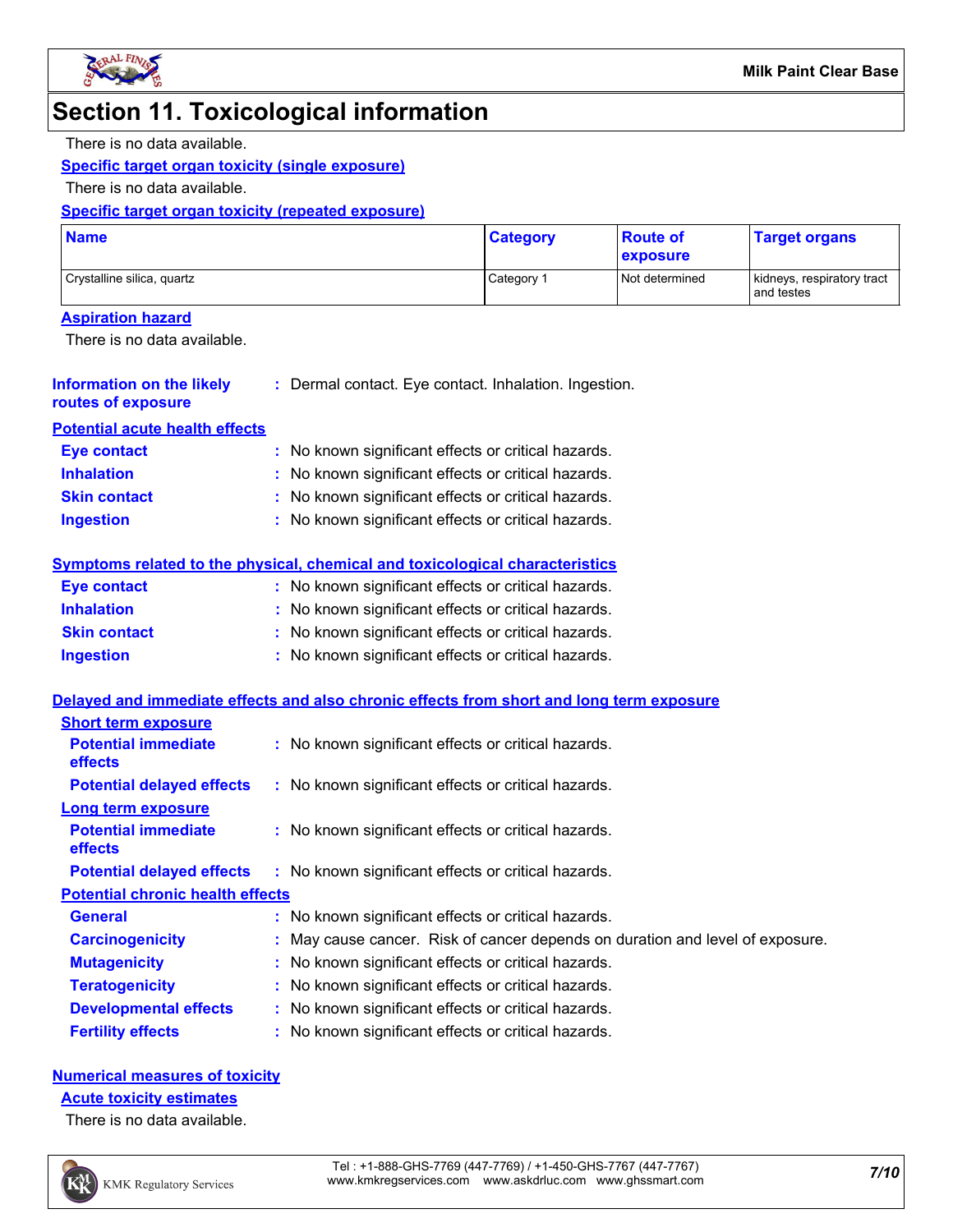

# **Section 11. Toxicological information**

# **Section 12. Ecological information**

### **Toxicity**

There is no data available.

# **Persistence and degradability**

There is no data available.

### **Bioaccumulative potential**

| <b>Product/ingredient name</b>  | $\mathsf{LogP}_\mathsf{ow}$ | DAE<br>ov. | <b>Potential</b> |
|---------------------------------|-----------------------------|------------|------------------|
| (2-Methoxymethylethoxy)propanol | 0.004                       |            | low              |

### **Mobility in soil**

**Soil/water partition coefficient (KOC) :** Not available.

**Other adverse effects** : No known significant effects or critical hazards.

# **Section 13. Disposal considerations**

The generation of waste should be avoided or minimized wherever possible. Disposal of this product, solutions and any by-products should comply with the requirements of environmental protection and waste disposal legislation and any regional local authority requirements. Dispose of surplus and non-recyclable products via a licensed waste disposal contractor. Waste should not be disposed of untreated to the sewer unless fully compliant with the requirements of all authorities with jurisdiction. Waste packaging should be recycled. Incineration or landfill should only be considered when recycling is not feasible. This material and its container must be disposed of in a safe way. Care should be taken when handling empty containers that have not been cleaned or rinsed out. Empty containers or liners may retain some product residues. Avoid dispersal of spilled material and runoff and contact with soil, waterways, drains and sewers. **Disposal methods :**

# **Section 14. Transport information**

|                                      | <b>DOT Classification</b> | <b>IMDG</b>              | <b>IATA</b>              |
|--------------------------------------|---------------------------|--------------------------|--------------------------|
| <b>UN number</b>                     | Not regulated.            | Not regulated.           | Not regulated.           |
| <b>UN proper</b><br>shipping name    |                           |                          |                          |
| <b>Transport</b><br>hazard class(es) |                           | ٠                        |                          |
| <b>Packing group</b>                 | $\overline{\phantom{a}}$  | $\overline{\phantom{a}}$ | $\overline{\phantom{0}}$ |
| <b>Environmental</b><br>hazards      | No.                       | No.                      | No.                      |
|                                      |                           |                          |                          |

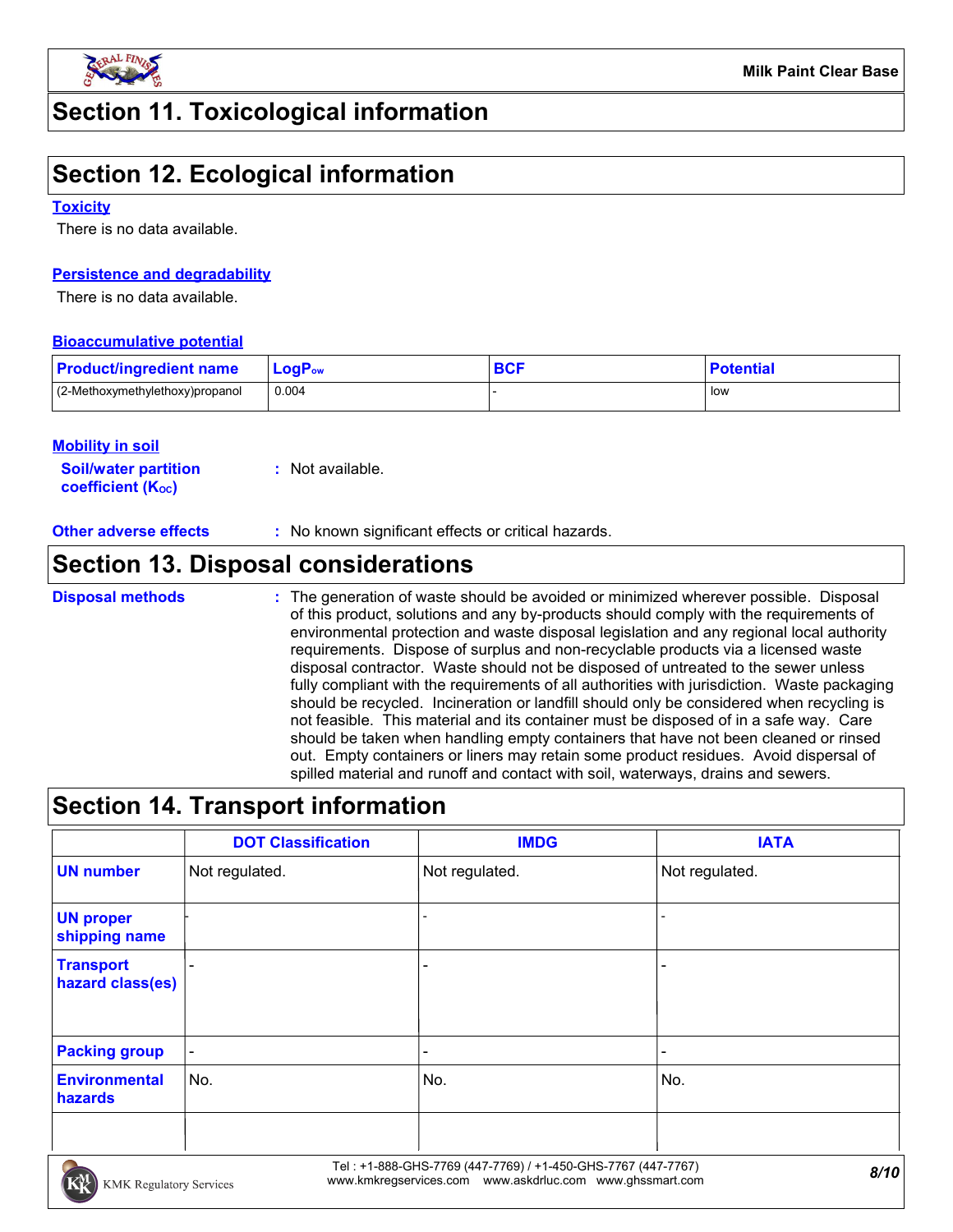

# **Section 14. Transport information**

**Additional** - - **information**

**AERG :** Not applicable.

### **Special precautions for user Transport within user's premises:** always transport in closed containers that are **:** upright and secure. Ensure that persons transporting the product know what to do in the event of an accident or spillage.

# **Section 15. Regulatory information**

| <b>U.S. Federal regulations</b>                                                   | $:$ TSCA 8(a) PAIR: (2-Methoxymethylethoxy) propanol                      |
|-----------------------------------------------------------------------------------|---------------------------------------------------------------------------|
|                                                                                   | TSCA 8(a) CDR Exempt/Partial exemption: Not determined                    |
|                                                                                   | <b>TSCA 12(b) one-time export:</b> (2-Methoxymethylethoxy) propanol       |
|                                                                                   | United States inventory (TSCA 8b): All components are listed or exempted. |
|                                                                                   | Clean Water Act (CWA) 311: Cyclohexane                                    |
| <b>Clean Air Act Section 112</b><br>(b) Hazardous Air<br><b>Pollutants (HAPS)</b> | : Not listed                                                              |
| <b>Clean Air Act Section 602</b><br><b>Class I Substances</b>                     | : Not listed                                                              |
| <b>Clean Air Act Section 602</b><br><b>Class II Substances</b>                    | : Not listed                                                              |
| <b>DEA List   Chemicals</b>                                                       | : Not listed                                                              |

**DEA List I Chemicals (Precursor Chemicals) DEA List II Chemicals :** Not listed

**(Essential Chemicals)**

# **SARA 302/304**

# **Composition/information on ingredients**

|                |           |            | <b>SARA 302 TPQ</b> |           | <b>SARA 304 RQ</b> |           |
|----------------|-----------|------------|---------------------|-----------|--------------------|-----------|
| <b>Name</b>    | 70        | <b>EHS</b> | (lbs)               | (gallons) | (lbs)              | (gallons) |
| Ethylene oxide | $0 - 0.1$ | Yes.       | 1000                |           | 10                 |           |

**SARA 304 RQ :** 92592.6 lbs / 42037 kg [9491.5 gal / 35929.1 L]

# **SARA 311/312**

**Classification :** Delayed (chronic) health hazard

# **Composition/information on ingredients**

| <b>Name</b>                | $\frac{9}{6}$ | <b>Fire</b> | <b>Sudden</b><br><b>hazard release of</b><br><b>pressure</b> | <b>Reactive</b> | Immediate<br>(acute)<br>health<br>hazard | <b>Delaved</b><br>(chronic)<br>health<br>hazard |
|----------------------------|---------------|-------------|--------------------------------------------------------------|-----------------|------------------------------------------|-------------------------------------------------|
| Crystalline silica, quartz | $0.1 -$       | No.         | No.                                                          | No.             | No.                                      | Yes.                                            |

# **SARA 313**

There is no data available.

### **State regulations**